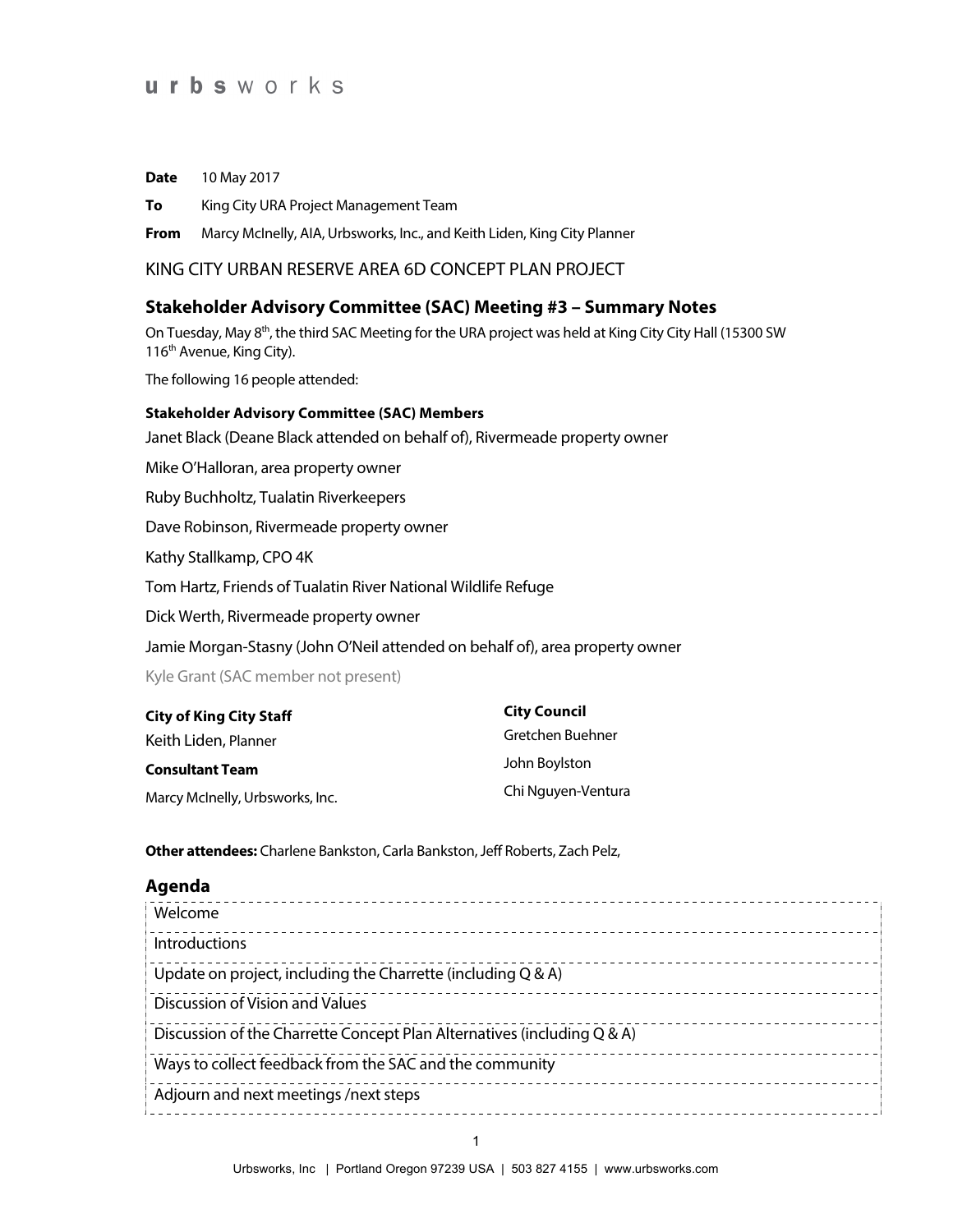## **Summary**

#### **Update on the Project**

Following introductions, Marcy McInelly gave an overview of the URA 6D planning process, what has been accomplished, and what remains to be completed. She indicated that there will be a King City Council briefing on the plan May  $17<sup>th</sup>$ . She introduced the meeting materials (should attach copies).

#### **Draft Vision and Goals**

Copies of the Draft Vision and goals were distributed to the attendees. The group was asked if the vision and goals needed any amendment or if they appeared to include all of the important issues. The group had several comments regarding the vision and goals:

- Overall financial feasibility was noted by several attendees (especially Tom Hartz, Dave Robinson and Dick Werth). Marcy responded that the consulting team and the TAC would be reviewing the plan alternatives and associated improvements necessary to support it. A high-level assessment of financial feasibility will be included in the analysis of the concept plan alternatives.
- Meyer's airstrip is not recognized in the vision and it probably should be because of the use itself and the effect the related airspace requirements may have on future development (Kathy Stallkamp).
- The "community goals" (as captured in the Community Feedback from Charrette handout) doesn't appear to be captured in the vision (Kathy Stallkamp).

#### **Charrette Concept Plan Alternatives**

Marcy reviewed the frameworks for circulation, natural resources, and infrastructure. This followed by a review of Preliminary Alternatives 1 and 2.

Alternative 1 features higher density and mixed-use development to the west transitioning to lower density residential development to the east and south toward the Tualatin River. The land use designations and standards would be developed specifically for this area opposed to simply applying existing King City zone districts. Concerns and comments were expressed regarding:

- The capacity of Beef Bend Road to handle additional traffic (Dave Robinson and Dick Werth). Keith Liden replied that the proposed 3-lane cross section is considered to be adequate, while acknowledging access on and off Beef Bend Road was another issue.
- The southern east-west connecting street connection to Fischer Road was opposed by Dave Robinson as either a street or path. Dick Werth indicated that more access to the southern portion of Rivermeade was problematic, especially relating to the general public trying to use their private park facilities and boat ramp.
- The desirability of through traffic on Fischer was questioned by Kathy Stallkamp and Dick Werth. Gretchen Buhner suggested using Macbeth as an east-west connection.
- Keith Liden mentioned different approaches to street design on Beef Bend Road to make it more like an urban boulevard rather than a highway. This would require close coordination with and acceptance by Washington County. Local streets could be designed to promote internal circulation while discouraging cut-through traffic.

Alternative 2 envisions a very similar land use pattern east of 150<sup>th</sup> and allowing the eastern and Rivermeade areas to remain generally as they are today because all or much of it would not be brought